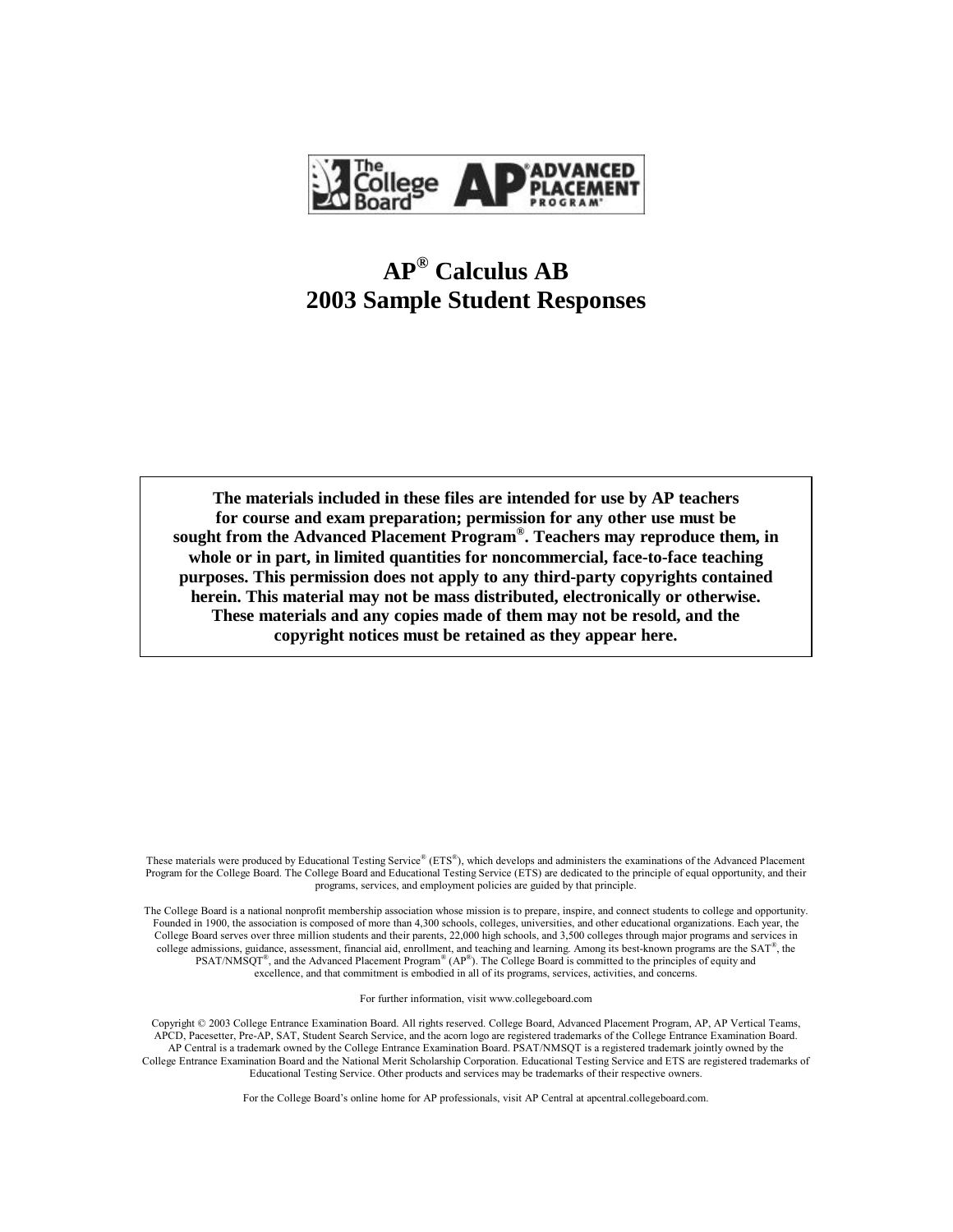

 $\blacksquare$ 

 $\Delta$ 

 $\boldsymbol{\Delta}$ 

 $\boldsymbol{\Delta}$ 

 $\Delta$ 

 $\boldsymbol{4}$ 

**CALCULUS AB SECTION II, Part B** 

Time-45 minutes

Number of problems-3

No calculator is allowed for these problems.



Work for problem 4(a)

 $\boldsymbol{\Delta}$ 

 $\boldsymbol{\varDelta}$ 

 $\boldsymbol{\Delta}$ 

 $\boldsymbol{4}$ 

 $-3 < x - 2$  ;  $f'(x)$  is positive



Continue problem 4 on page 11.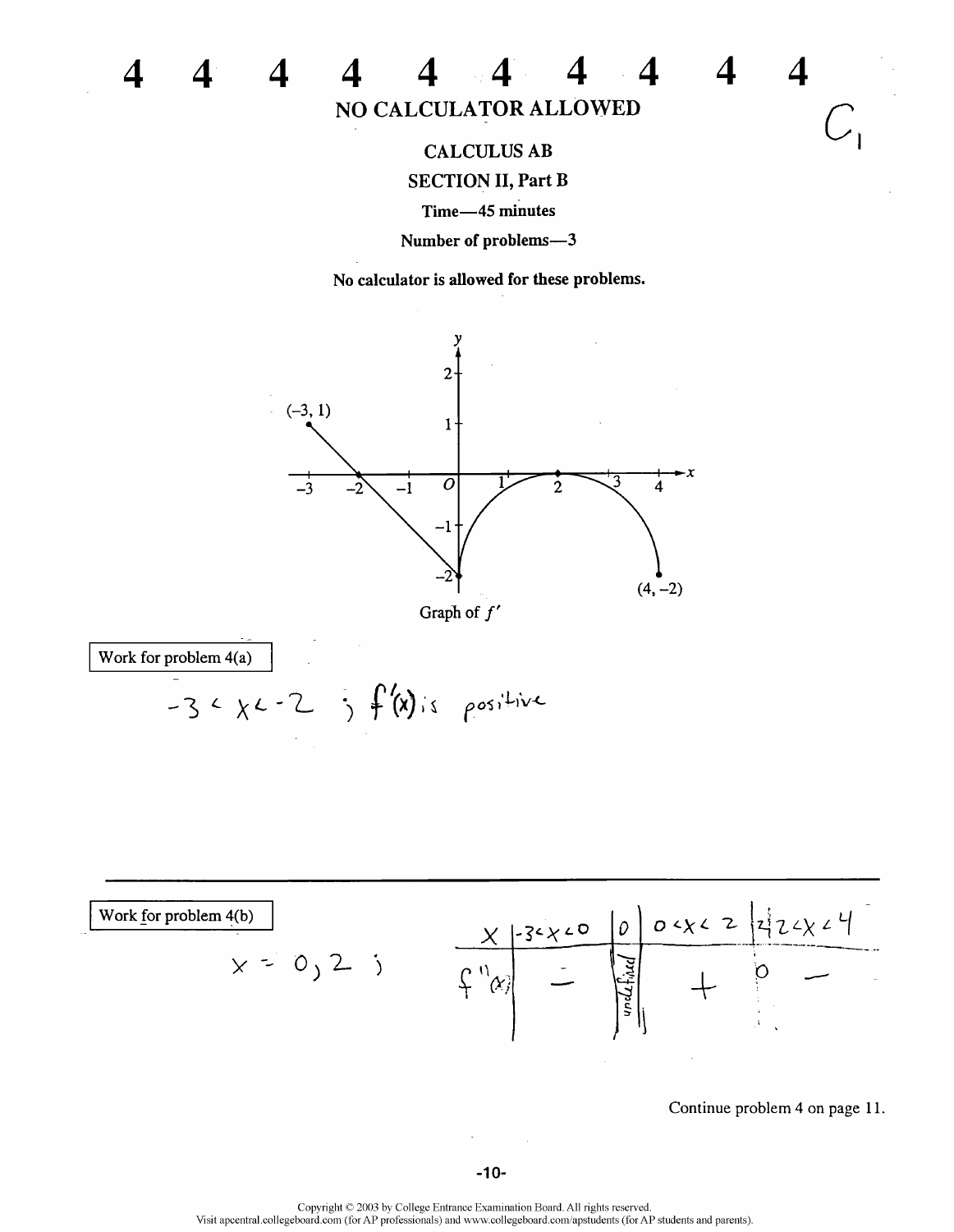

 $-8 + 27 + 3$  $2\pi - 5$ 

GO ON TO THE NEXT PAGE.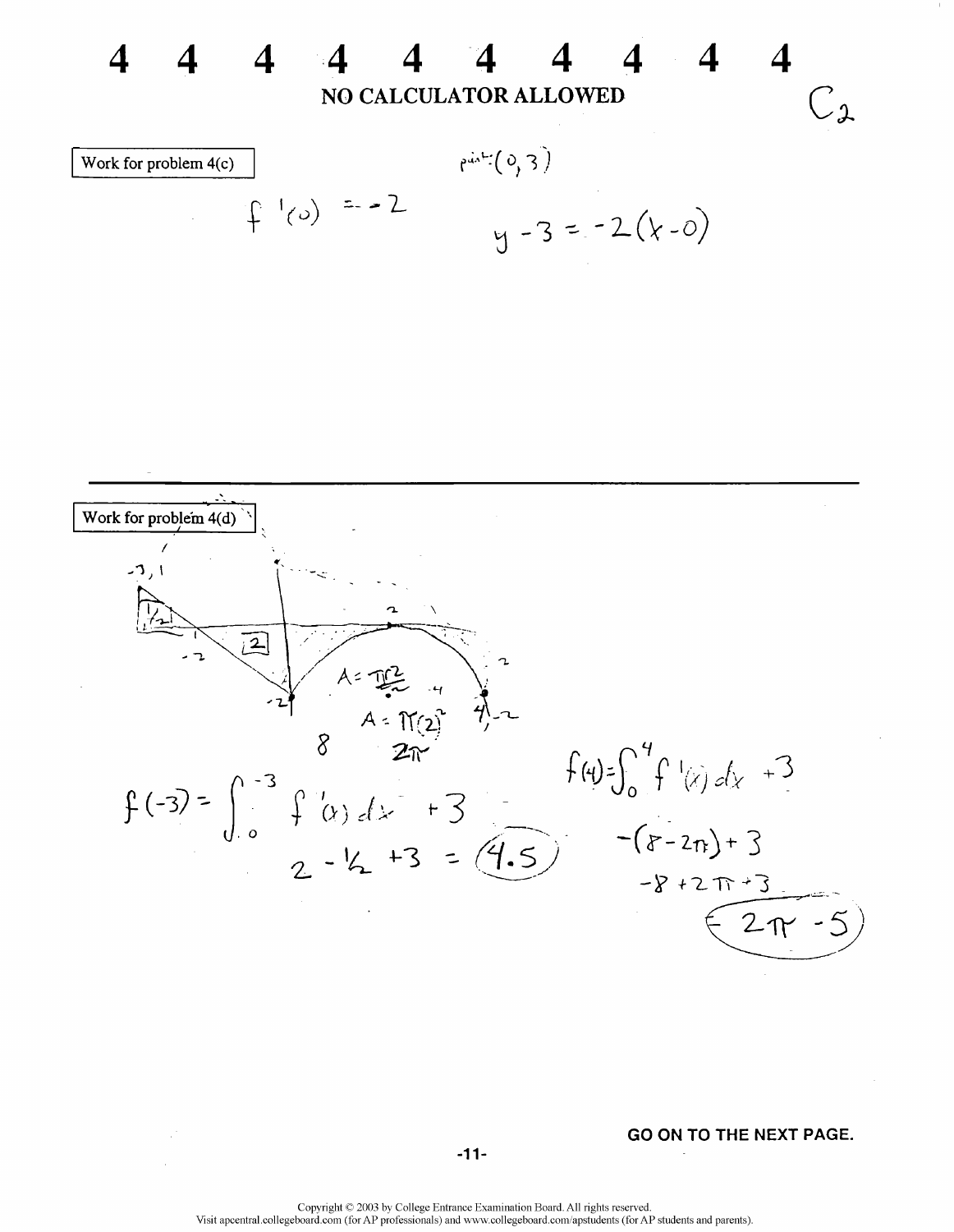

 $\boldsymbol{\varDelta}$ 



## CALCULUS BC **SECTION II, Part B** Time-45 minutes

Number of problems-3

No calculator is allowed for these problems.





Work for problem 4(a)

\nTherefore, 
$$
4(a) = 1
$$

\nTherefore,  $4 \times 3 + 1 = 2$ 

\nbecause the derivative is positive.

Work for problem 4(b)

$$
x=0
$$
 and  $x=2$   
They are the local maxima and minimo of  $f'(x)$ .

Continue problem 4 on page 11.

 $E_{\parallel}$